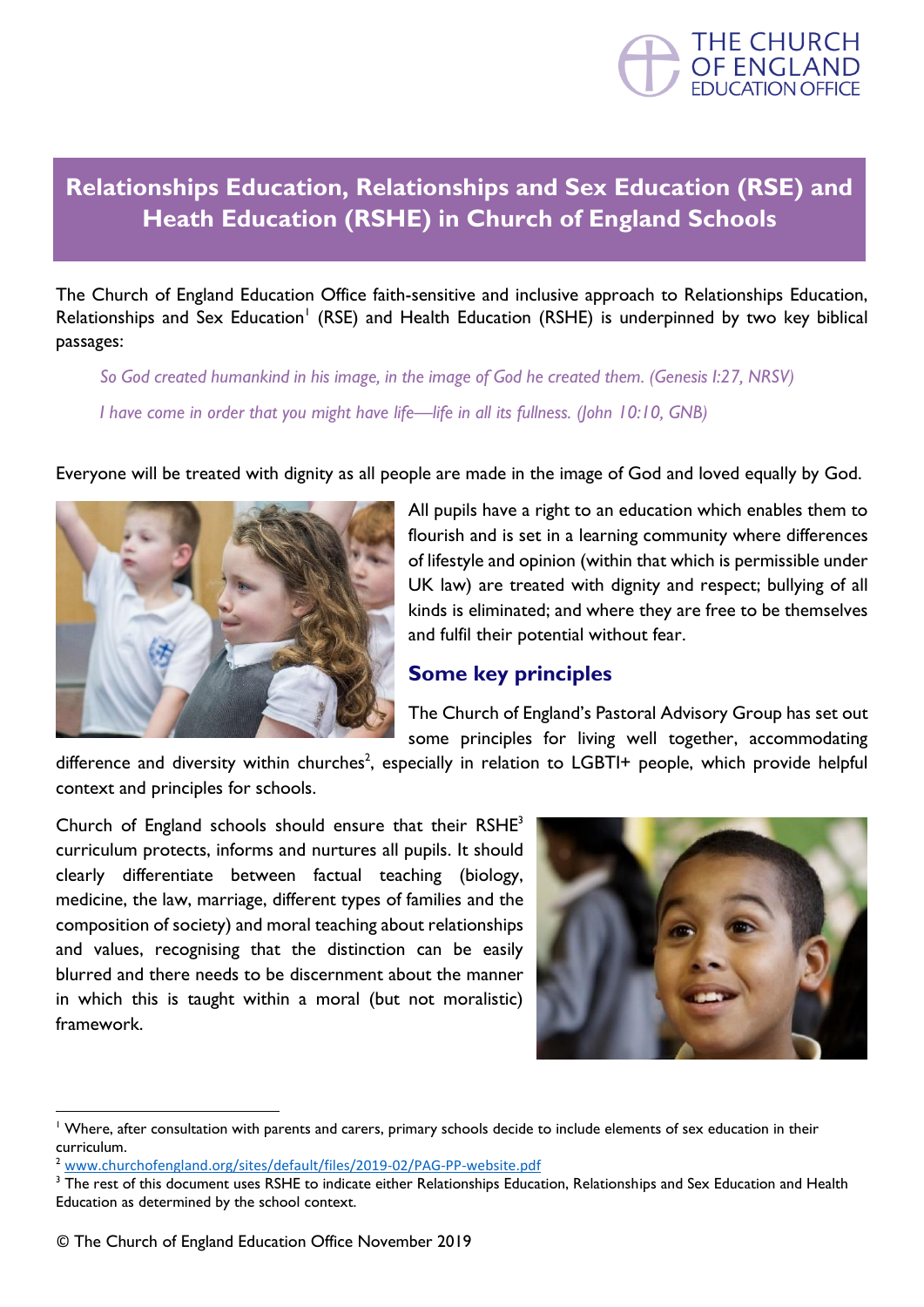

RSHE should ensure that children are able to cherish themselves and others as unique and wonderfully made, keep themselves safe and able to form healthy relationships where they respect and afford dignity to others<sup>4</sup>. It will provide pupils with the knowledge that will enable them to navigate and contextualise a world in which many will try to tell them how to behave, what to do and what to think. It will help them to develop the skills to express their own views and make their own informed decisions. This is a responsibility that should normally be shared between parents and school.

All schools and academies are required to act within the requirements of the law, including the Equality Act of 2010<sup>5</sup>. The Church of England welcomes, supports and expects the teaching of Relationships and Health Education in all Church of England primary schools. It is up to each primary school to decide whether they wish to choose to teach some aspects of Sex Education but we encourage schools (following consultation with parents) to offer age- appropriate provision. In Church of England secondary schools Relationships, Sex and Health Education will be taught. In all schools where Sex Education is taught parents will have the right to withdraw their children from that part of the curriculum 'other than as part of the science curriculum'.<sup>6</sup>

All schools should approach RSHE in a faith-sensitive<sup>7</sup> and inclusive way. Such an approach should seek to understand and appreciate differences within and across the teachings of the faith and other communities the school serves. It should afford dignity and worth to the views of pupils from the faith and other communities represented in the school as part of ensuring that the Equality Act of 2010 is applied in the school. It should recognise that there is no hierarchy of protected characteristics in the Equality Act and that sometimes different protected characteristics can be in tension as they cannot necessarily be equally protected at all times.

<sup>4</sup> SIAMS Evaluation Schedule, page 11. Available at

<sup>&</sup>lt;sup>5</sup> Equality Act 2010. Available at www.legislation.gov.uk/ukpga/2010/15/contents

<sup>6</sup> *Relationships Education, Relationships and Sex Education (RSE) and health education 2019.* Available at

[www.gov.uk/government/publications/relationships-education-relationships-and-sex-education-rse-and-health-education](https://www.gov.uk/government/publications/relationships-education-relationships-and-sex-education-rse-and-health-education) page 18 paragraph 49.

<sup>7</sup> The use of this term draws on Dr Jo Sell's her recent research '*Relationships and Sex Education: Giving voice to young people of different faiths and none in regard to faith-sensitive relationships and sex education',* which is due to be published by UCL.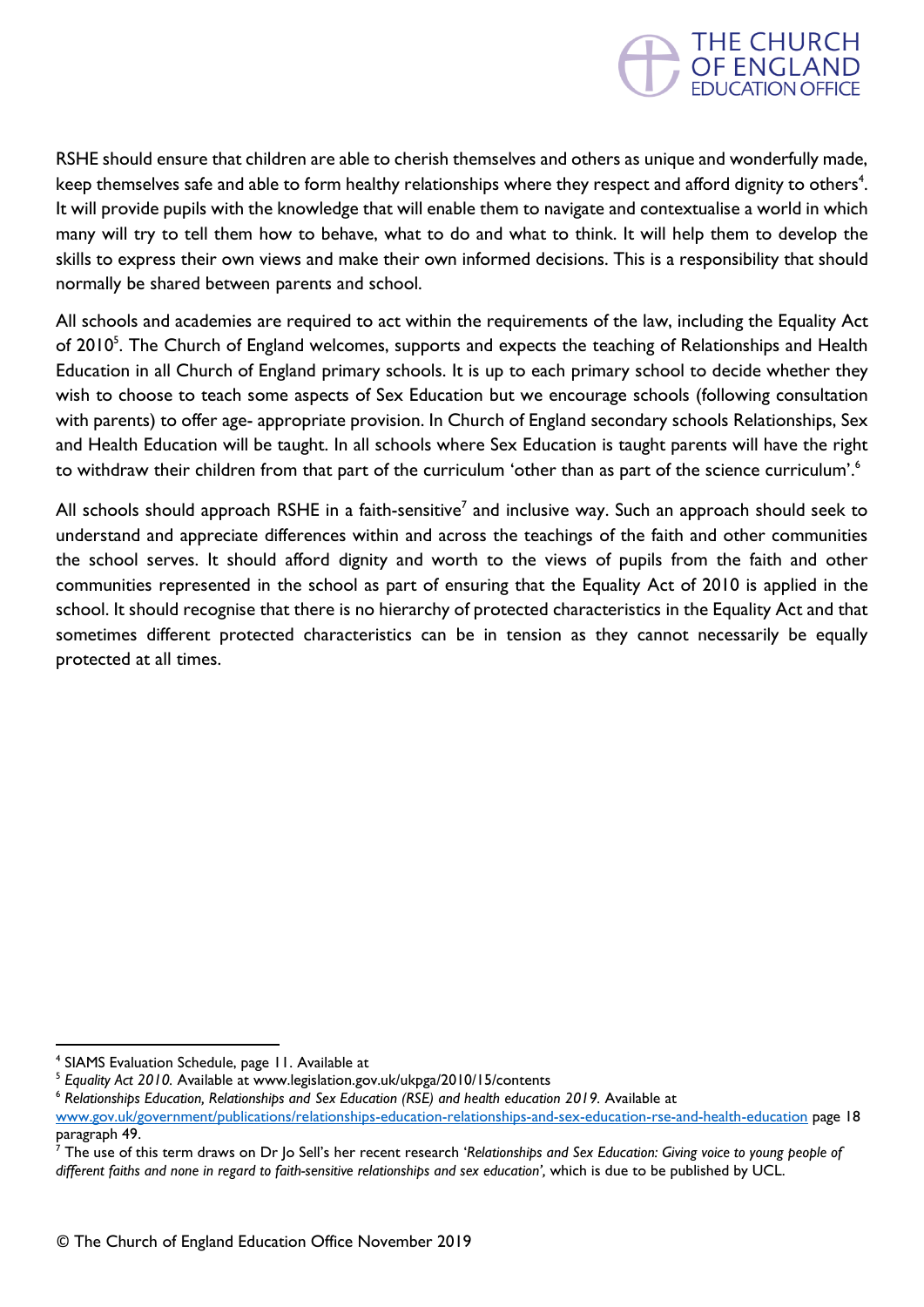

## **A CHARTER FOR FAITH SENSITIVE AND INCLUSIVE RELATIONSHIPS EDUCATION, RELATIONSHIPS AND SEX EDUCATION (RSE) AND HEALTH EDUCATION (RSHE)<sup>8</sup>**

In *[organisation's name]* we seek to provide Relationships Education, Relationships and Sex Education (RSE) and Health Education (RSHE), which will enable all pupils to flourish.

## **We commit:**

- 1. **To work in partnership with parents and carers**. This will involve dialogue with parents and carers through all stages of policy development as well as discussing the resources used to teach their children and how they can contribute at home. It must, however, be recognised that the law specifies that what is taught and how it is taught is ultimately a decision for the school.
- 2. **That RSHE will be delivered professionally and as an identifiable part of PSHE**. It will be led, resourced and reported to parents in the same way as any other subject. There will be a planned programme delivered in a carefully sequenced way. Staff will receive regular training in RSHE and PSHE. Any expert visitors or trainers invited into the school to enhance and supplement the programme will be expected to respect the schools published policy for RSHE.
- 3. **That RSHE will be delivered in a way that affords dignity and shows respect to all who make up our diverse community.** It will not discriminate against any of the protected characteristics in the Equality Act<sup>9</sup> and will be sensitive to the faith and beliefs of those in the wider school community. RSHE will seek to explain fairly the tenets and varying interpretations of religious communities on matters of sex and relationships and teach these viewpoints with respect. It will value the importance of faithfulness as the underpinning and backdrop for relationships. It will encourage pupils to develop the skills needed to disagree without being disagreeable, to appreciate the lived experience of other people and to live well together.
- 4. **That RSHE will seek to build resilience in our pupils to help them form healthy relationships, to keep themselves safe and resist the harmful influence of pornography in all its forms**. It will give pupils opportunities to reflect on values and influences including their peers, the media, the internet, faith and culture that may have shaped their attitudes to gender, relationships and sex. It will promote the development of the wisdom and skills our pupils need to make their own informed decisions.

<sup>&</sup>lt;sup>8</sup> RSHE is used to indicate either Relationships Education, Relationships and Sex Education and Health Education as determined by the school context since, after consultation with parents and carers primary schools may decide to include elements of sex education in their curriculum.

<sup>&</sup>lt;sup>9</sup> The protected characteristics are age, disability, gender reassignment, race, religion or belief, sex, sexual orientation, marriage and civil partnership and pregnancy and maternity.